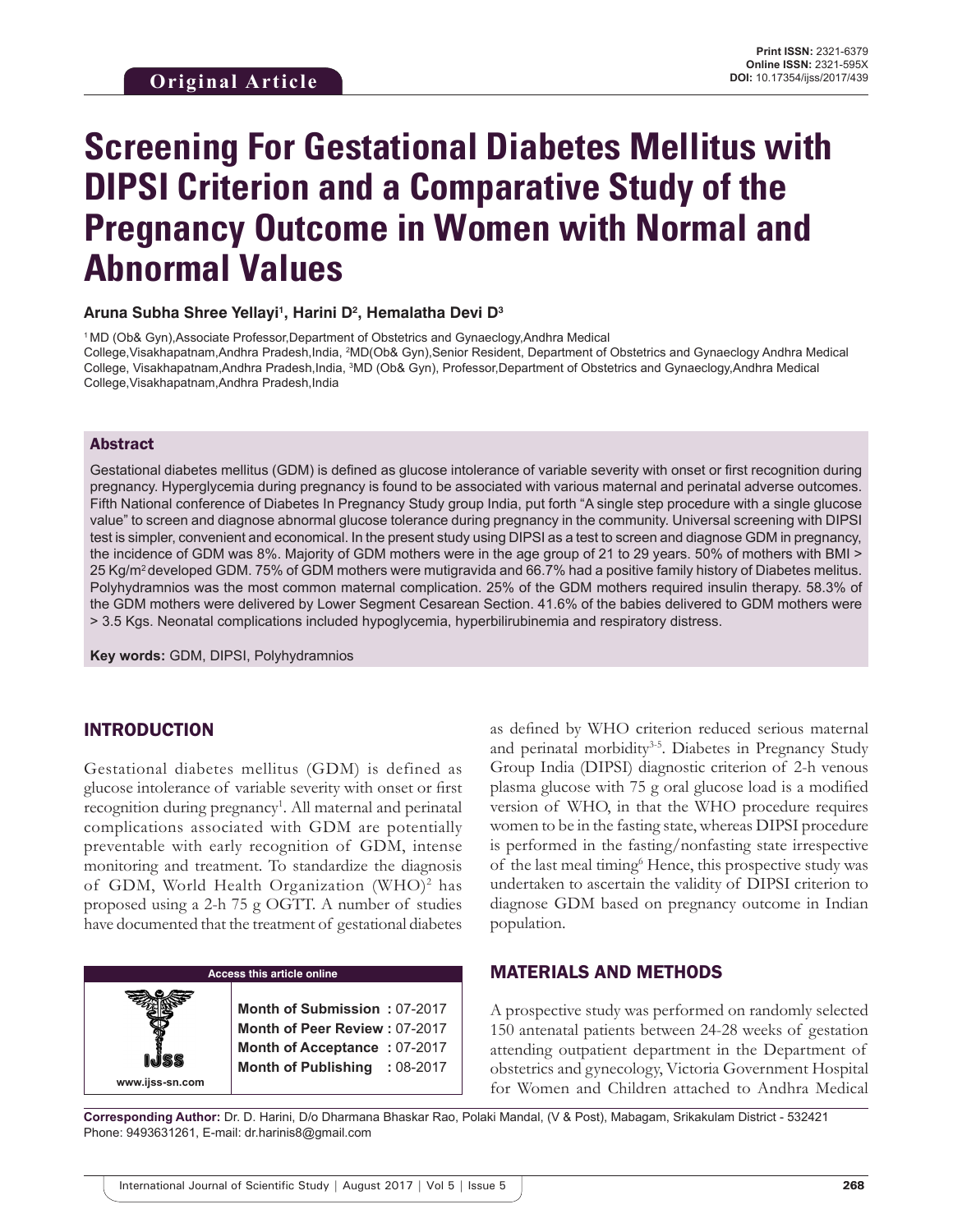College, Visakhapatnam from April 2017 to July 2017 to find the incidence of GDM with 75 grams DIPSI Test. Women who were not within 24-28 weeks of gestation and women with pre gestational diabetes were excluded from the study. Informed written consent was obtained from each patient before enrolling in the study. All women were clinically evaluated by a detailed history including family h/o DM and anthropometric measurements were recorded at their first visit. A proper general, systemic and obstetric examination paying special attention to their obstetric complications was done. Every antenatal woman irrespective of last meal was given 75 grams of glucose load in 200ml of water and blood sample was collected after 2 hours. Diagnosis of GDM was made if the 2 hours post glucose was  $\geq 140$  mg/dl. The plasma glucose was estimated by the glucose oxidase peroxidase (GOD POD) method. Venous blood was collected in a fluoride containing test tube. Plasma was preferred. Sodium fluoride was added to prevent glycolysis. All the cases were followed till delivery and maternal and fetal outcome were noted. The data was analysed to correlate normal and abnormal DIPSI TEST results with maternal and fetal outcomes. Results were analysed with Chi-square test. A p value of < 0.05 was considered significant.

# RESULTS

Among the 150 mothers included in the study, there was no incidence of adverse effects of nausea and vomiting. All the mothers accepted the test readily. The incidence of GDM in the present study was 8%. The minimum age was 19 years and maximum age was 38 years. Mean age of cases included in the study was 25.65yrs. 9(75%) mothers with GDM were euglycemic with modified nutrition therapy while 3(25%) mothers with GDM required insulin for glycemic control. All the other results are shown in the (Tables 1-12).

# **DISCUSSION**

"DIPSI – A modified version of WHO criteria is a one step procedure with a single glycemic value". In the antenatal clinic, a pregnant woman after undergoing preliminary clinical examination is given a 75 g oral glucose load, irrespective of whether she is in the fasting or non fasting state, without regard to the time of the last meal. A venous blood sample is collected at 2 hours for estimating plasma glucose. GDM is diagnosed if 2-hr plasma glucose is greater than or equal to 140mg/dl. Universal screening with DIPSI test is simpler, convenient and economical. Ethnically Indian women are more prone to develop glucose intolerance during pregnancy and have eleven fold increased risk compared to White Caucasians necessitating universal

### **Table 1: Incidence of GDM**

| Total no of cases screened          | 150 |
|-------------------------------------|-----|
| Number of cases detected having GDM | 12  |
| Incidence of GDM                    | 8%  |
| GDM: Gestational diabetes mellitus  |     |

GDM: Gestational diabetes mellitus

# **Table 2: Age distribution of DIPSI test cases**

| Age in years           | <b>DIPSI test</b><br>negative | <b>DIPSI test</b><br>positive | <b>Total</b> |
|------------------------|-------------------------------|-------------------------------|--------------|
| $<$ 20 years           |                               |                               |              |
| Number of patients (%) | 14 (10.1)                     | 0(0)                          | 14(9.3)      |
| $21 - 24$              |                               |                               |              |
| Number of patients (%) | 41 (29.7)                     | 4(33.3)                       | 45 (33.3)    |
| $25 - 29$              |                               |                               |              |
| Number of patients (%) | 65 (47.1)                     | 5(41.7)                       | 70 (46.7)    |
| $30 - 34$              |                               |                               |              |
| Number of patients (%) | 16 (11.6)                     | 2(16.7)                       | 18 (12.7)    |
| >35                    |                               |                               |              |
| Number of patients (%) | 2(1.5)                        | 1(8.3)                        | 3(2)         |
| Total                  |                               |                               |              |
| Number of patients (%) | 138 (100.0)                   | 12 (100.0)                    | 150 (100.0)  |

|       |  | Table 3: BMI distribution among DIPSI tested |
|-------|--|----------------------------------------------|
| cases |  |                                              |

| BMI in $kg/m2$       | <b>DIPSI test</b><br>negative | <b>DIPSI test</b><br>positive | Total       |
|----------------------|-------------------------------|-------------------------------|-------------|
| 20                   |                               |                               |             |
| Number of cases (%)  | 37(26.9)                      | 2(16.7)                       | 39(26.0)    |
| $201 - 249$          |                               |                               |             |
| Number of cases (%)  | 95 (68.8)                     | 4(33.3)                       | 99 (66.0)   |
| 25-29.9              |                               |                               |             |
| Number of cases (%)  | 6(4.3)                        | 6(50)                         | 12(8.0)     |
| >30                  |                               |                               |             |
| Number of cases (%)  | 0(0)                          | 0(0)                          | 0(0)        |
| Total                |                               |                               |             |
| Number of cases (%)  | 138 (100.0)                   | 12 (100.0)                    | 150 (100.0) |
| BMI: Body mass index |                               |                               |             |

**Table 4: Obstetric score among DIPSI tested cases**

| <b>Obstetric score</b> | <b>DIPSI test</b><br>negative | <b>DIPSI test</b><br>positive | <b>Total</b> |
|------------------------|-------------------------------|-------------------------------|--------------|
| <b>PRIMI</b>           |                               |                               |              |
| Number of cases (%)    | 64 (46.4)                     | 3(25)                         | 67 (44.7)    |
| <b>GRAVIDA 2</b>       |                               |                               |              |
| Number of cases (%)    | 51 (37)                       | 2(16.7)                       | 53 (35.3)    |
| <b>GRAVIDA 3</b>       |                               |                               |              |
| Number of cases (%)    | 16 (11.6)                     | 5(41.6)                       | 21(14.0)     |
| <b>GRAVIDA 4</b>       |                               |                               |              |
| Number of cases (%)    | 6(4.3)                        | 2(16.7)                       | 8(5.3)       |
| <b>GRAVIDA 5</b>       |                               |                               |              |
| Number of cases (%)    | 1(0.7)                        | 0(0.0)                        | 1(0.7)       |
| Total                  |                               |                               |              |
| Number of cases (%)    | 138 (100.0)                   | 12 (100.0)                    | 150 (100.0)  |

screening during pregnancy<sup>7</sup>. Recent data on the prevalence of GDM in our country was 16.55% by WHO criteria of 2-hr plasma glucose ≥140mg/dl<sup>8</sup>. So, universal screening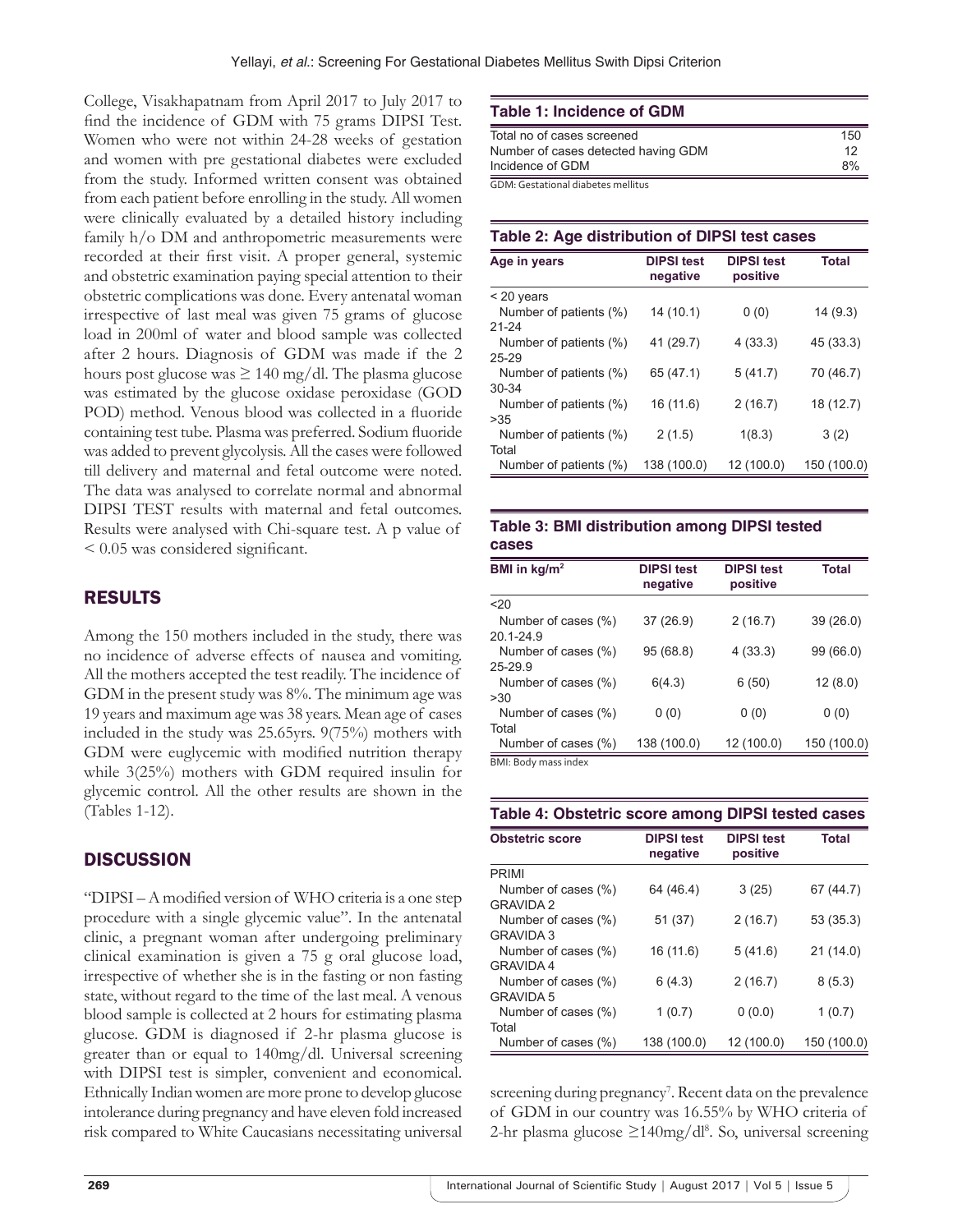| Table 5: Family history among DIPSI tested cases |                               |                               |              |  |
|--------------------------------------------------|-------------------------------|-------------------------------|--------------|--|
| <b>Family history</b>                            | <b>DIPSI test</b><br>negative | <b>DIPSI test</b><br>positive | <b>Total</b> |  |
| <b>No</b>                                        |                               |                               |              |  |
| Number of cases (%)                              | 130 (94.2)                    | 4(33.3)                       | 134 (89.3)   |  |
| Yes                                              |                               |                               |              |  |
| Number of cases (%)                              | 8(5.8)                        | 8(66.7)                       | 16(10.7)     |  |
| Total                                            |                               |                               |              |  |
| Number of cases (%)                              | 138 (100.0)                   | 12 (100.0)                    | 150 (100.0)  |  |

#### **Table 6: Maternal complications among DIPSI tested cases**

| <b>Maternal complications</b> | <b>DIPSI test</b><br>negative | <b>DIPSI test</b><br>positive | Total    |
|-------------------------------|-------------------------------|-------------------------------|----------|
| Polyhydramnios                |                               |                               |          |
| Number of cases (%)           | 6(35.3)                       | 6(50)                         | 12(41.3) |
| Preeclampsia                  |                               |                               |          |
| Number of cases (%)           | 6(35.3)                       | 1(8.3)                        | 6(20.7)  |
| Urinary tract Infections      |                               |                               |          |
| Number of cases (%)           | 5(29.4)                       | 5(41.7)                       | 6(20.7)  |
| Total                         |                               |                               |          |
| Number of cases (%)           | 17 (100)                      | 12 (100)                      | 29 (100) |

| <b>Table 7: Mode of treatment</b> |                 |            |  |
|-----------------------------------|-----------------|------------|--|
| <b>Mode of treatment</b>          | Number of cases | Percentage |  |
| Diet                              |                 | 75         |  |
| Insulin                           |                 | 25         |  |

#### **Table 8: Gestational age at delivery**

| <b>Gestational age at delivery</b> | <b>DIPSI test</b><br>negative | <b>DIPSI test</b><br>positive | <b>Total</b> |
|------------------------------------|-------------------------------|-------------------------------|--------------|
| <37 weeks                          |                               |                               |              |
| Number of cases (%)                | 17(12.3)                      | 8(66.7)                       | 25(16.7)     |
| $\geq$ 37 weeks                    |                               |                               |              |
| Number of cases (%)                | 121(87.7)                     | 4(33.3)                       | 125(83.3)    |
| Total                              |                               |                               |              |
| Number of cases(%)                 | 138 (100.0) 12 (100.0)        |                               | 150 (100.0)  |

#### **Table 9: Mode of delivery**

| <b>Mode of delivery</b> | <b>DIPSI test</b><br>negative | <b>DIPSI test</b><br>positive | <b>Total</b> |
|-------------------------|-------------------------------|-------------------------------|--------------|
| EL LSCS                 |                               |                               |              |
| Number of cases (%)     | 8(5.8)                        | 6(50)                         | 14(9.3)      |
| <b>EM LSCS</b>          |                               |                               |              |
| Number of cases (%)     | 14 (10.1)                     | 1(8.3)                        | 15(10.0)     |
| <b>FTVD</b>             |                               |                               |              |
| Number of cases (%)     | 105 (76)                      | 1(8.3)                        | 106 (70.7)   |
| <b>PTVD</b>             |                               |                               |              |
| Number of cases (%)     | 11(7.9)                       | 4(33.4)                       | 15(10.0)     |
| Total                   |                               |                               |              |
| Number of cases (%)     | 138 (100.0)                   | 12 (100.0)                    | 150 (100.0)  |

of all Indian pregnant women is mandatory. This requires a simpler, economical and more feasible screening test in low resource and high risk countries like India. Seshiah et al<sup>9</sup>., recommended DIPSI as a single step procedure

# **Table 10: Birth weight among DIPSI tested cases**

| Birth weight in kg  | <b>DIPSI test</b><br>negative | <b>DIPSI test</b><br>positive | <b>Total</b> |
|---------------------|-------------------------------|-------------------------------|--------------|
| $\leq 2.5$          |                               |                               |              |
| Number of cases (%) | 30(21.7)                      | 1(8.3)                        | 31(20.7)     |
| $2.6 - 3$           |                               |                               |              |
| Number of cases (%) | 68 (49.3)                     | 3(25)                         | 71 (47.3)    |
| $3.1 - 3.5$         |                               |                               |              |
| Number of cases (%) | 37(26.8)                      | 3(25)                         | 40 (26.7)    |
| $3.6 - 3.9$         |                               |                               |              |
| Number of cases (%) | 3(2.2)                        | 4(33.4)                       | 7(4.6)       |
| ≥4                  |                               |                               |              |
| Number of cases (%) | 0(0)                          | 1(8.3)                        | 1(0.7)       |
| Total               |                               |                               |              |
| Number of cases (%) | 138 (100.0)                   | 12 (100.0)                    | 150 (100.0)  |

#### **Table 11: APGAR score among DIPSI tested cases**

| <b>APGAR score</b>  | <b>DIPSI test</b><br>negative | <b>DIPSI test</b><br>positive | <b>Total</b> |
|---------------------|-------------------------------|-------------------------------|--------------|
| $\leq 4$            |                               |                               |              |
| Number of cases (%) | 2(1.4)                        | 0(0.0)                        | 2(1.3)       |
| $5-7$               |                               |                               |              |
| Number of cases (%) | 12(8.6)                       | 3(25)                         | 15(10.0)     |
| ≥8                  |                               |                               |              |
| Number of cases (%) | 124 (89.7)                    | 9(75)                         | 133 (88.7)   |
| Total               |                               |                               |              |
| Number of cases (%) | 138 (100.0)                   | 12 (100.0)                    | 150 (100.0)  |

#### **Table 12: Neonatal complications**

| <b>Neonatal complications</b> | <b>DIPSI test</b><br>negative | <b>DIPSI test</b><br>positive | <b>Total</b> |
|-------------------------------|-------------------------------|-------------------------------|--------------|
| Hypoglycemia                  |                               |                               |              |
| Number of cases (%)           | 2(16.6)                       | 3(37.5)                       | 5(25)        |
| Hyperbilirubinemia            |                               |                               |              |
| Number of cases (%)           | 6(50)                         | 3(37.5)                       | 9(45)        |
| Respiratory distress          |                               |                               |              |
| Number of cases (%)           | 4 (33.3)                      | 1(12.5)                       | 5(25)        |
| Hypocalcemia                  |                               |                               |              |
| Number of cases (%)           | 0(0.0)                        | 1(12.5)                       | 1(5)         |
| Neonatal death                |                               |                               |              |
| Number of cases (%)           | 0(0.0)                        | 0(0.0)                        | 0(0.0)       |
| Total                         |                               |                               |              |
| Number of cases (%)           | 12 (100)                      | 8 (100)                       | 20 (100)     |

irrespective of the last meal. The ideal time for screening for GDM is usually done at 24-28 weeks of gestation because insulin resistance increases during the second trimester and glucose levels rise in women who do not have the ability to produce enough insulin to adopt this resistance. Seshiah V et al reported an incidence of 13.4% of GDM in antenatal women. The incidence in the present study is 8%. Maternal age is an established risk factor for gestational diabetes mellitus. The study by Terence T Lao et al. observed that the risk of GDM becomes significantly and progressively increased from 25 years onwards. In present study, 66.7% women were above 25 years. 10 (74%) GDM mothers had BMI more than  $20\text{Kg/m}^2$ (P value < 0.0001).